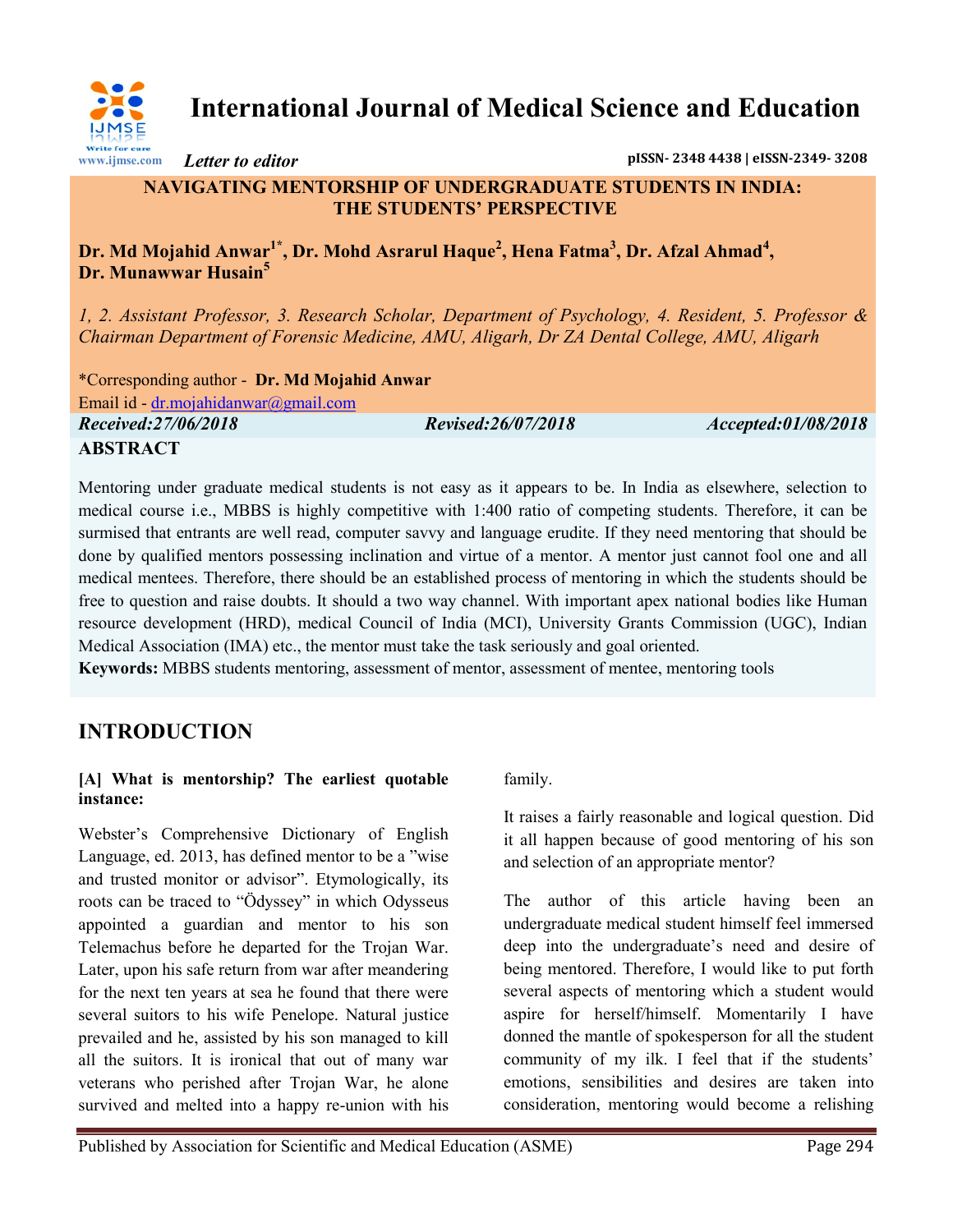activity and life-long experience. It is as if a foetus which has remained cuddled inside the multiple layers of darkness has suddenly emerged radiating with positivity into the illuminating world of challenges.

#### **[B] Qualities in a mentor**

- 1. The mentor may be able to render quality time to the mentees. The diurnal time of a student is divided into four phases: morning- radiating time phase; afternoon- drooping phase; eveningexhilarating phase, and night- sleep phase. Therefore, the best time to tap attention, concentration and reciprocation of the students would be the morning phase. Generally this is the time when the students are engaged in classroom teaching and clinical duties. However, on allotted days morsel of time may be pinched out for mentoring and counselling of students rendering mentoring to be a part of studies.
- 2. A mentor being a member of society himself/herself may have its own share of worries. Therefore, such a mentor may be looking askance in mental perimeter and may not be concentrating whole heartedly towards the problem(s) of mentees. I would suggest that the mentor may fully concentrate during interacting phase with the students. On such occasions the mentor may gently shove his own problem aside 1.
- 3. It is said that the body speaks with more clarity than the tongue. A fidgeting body inspires the least confidence among the mentees. Distraction of any sort, whether ringing of mobile phones or friends of mentors barging inside may lower the receptivity in the mentees and may violently clank the chain of concentration. Similarly, compassion would nurture an instantaneous bonding of love and confidence in the mentees. Such a quality in the mentor is destined to succeed.

## **[C] Tools of monitoring**

1. Confidence building: Frequent meetings with the

mentor would foster strong bonding and would prove to be catalyst to cement interpersonal relationship. For this purpose, team meetings, one-on-one meetings, social outings and excursion tours may be arranged. All these are enhancement factors that greases out fear and forbids inhibition and diffidence 2.

2. Colouring the canvas of campus life: Students being novices in the vastness of institutions' campus needs right guidance, etiquettes and protection from insalubrious elements prevailing in the campus generally. This can only happen when the confidence between mentor and mentee shuttle to and fro unhampered 3. In this particular aspect the authors hope that the mentor needs to be extremely foamy capable of absorbing others problems with respect to his / her own.

### **[D] Assessment of mentorship**

In an open system of mentor-mentee relationship enough latitude may be provided to allow the mentee to assess the mentorship process in totality. Initiation of assessment should be made by the mentor himself and he / she should have enough wrathless courage to take up criticism and unskein the same. This is how the mentorship would be strengthened. San dout for succeeding sessions this would prove beneficial and eliminate banality.

## **[E] Conclusion**

In the present times of cut-throat competition and idolisation of success there is tremendous pressure upon the students to succeed in examinations. Few students may score high by adopting under-cutting means. To lead a normal life equipped with proper and ethical life-leading tools it is essential that both mentor and mentee must understand their duty and responsibility. Life's barricading should be removed to open the path and allow everything that is healthy for the body and soul.

We feel that similar to other international observance of events of importance, the "World Mentoring Day" may be commemorated every year. In this way each and every aspect glued to mentoring shall be brought